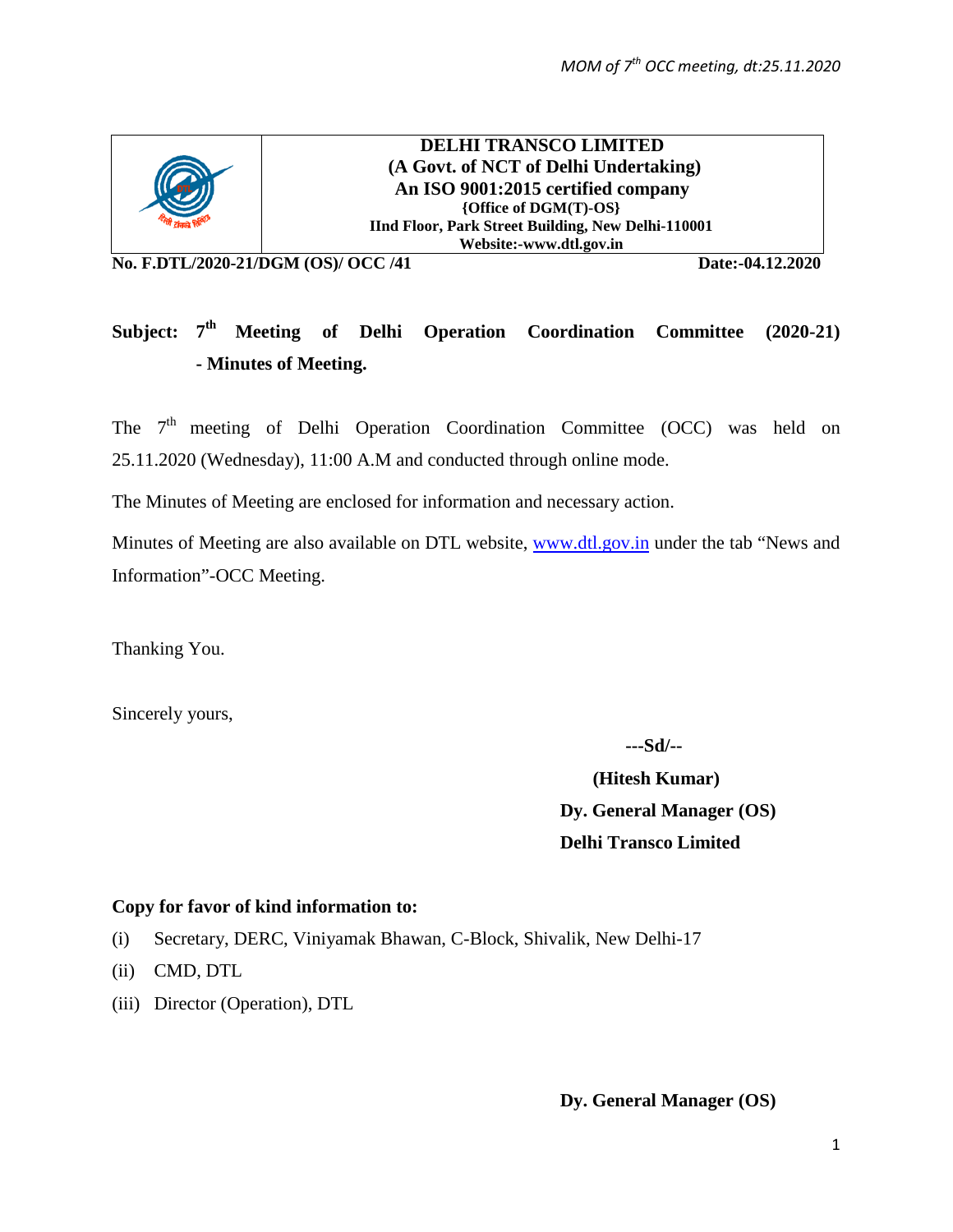**To all members** *- - As per list enclosed - -*

# **7th Meeting of Delhi Operation Coordination Committee (2020-21)- Minutes of Meeting Distribution List:**

| <b>DTL</b>                | General Manager (O&M)-I, Chairman OCC |
|---------------------------|---------------------------------------|
|                           | General Manager (O&M)-II              |
|                           | General Manager (P&M, DM&S)           |
|                           | General Manager (Planning)            |
|                           | DGM (O&M) - North, East, West, South  |
|                           | DGM(M/P)                              |
|                           | $DGM$ (Plg.)                          |
| <b>SLDC</b>               | General Manager (SLDC)                |
|                           | DGM (SO)                              |
| <b>TPDDL</b>              | HOD (PSC &AM), Sr. Manager (PSC)      |
| <b>BRPL</b>               | VP, AVP (SO)                          |
| <b>BYPL</b>               | VP, AVP (SO)                          |
| <b>NDMC</b>               | Superintending Engineer, E-1          |
| <b>IPGCL</b>              | AGM (T) Opr. GTPS                     |
| <b>PPCL</b>               | AGM (T) Opr.PPS-I                     |
|                           | AGM (T) Opr. PPS-III                  |
| <b>MES</b>                | <b>AEE/M.SLDC Officer</b>             |
| <b>BBMB</b>               | Sr. Executive Engineer, O&M           |
| <b>DMRC</b>               | GM (Traction), Sr.DGM (Traction)      |
| <b>GMR(DIAL)</b> GM(DIAL) |                                       |
|                           | N. Railways Sr. DEE (TRD)             |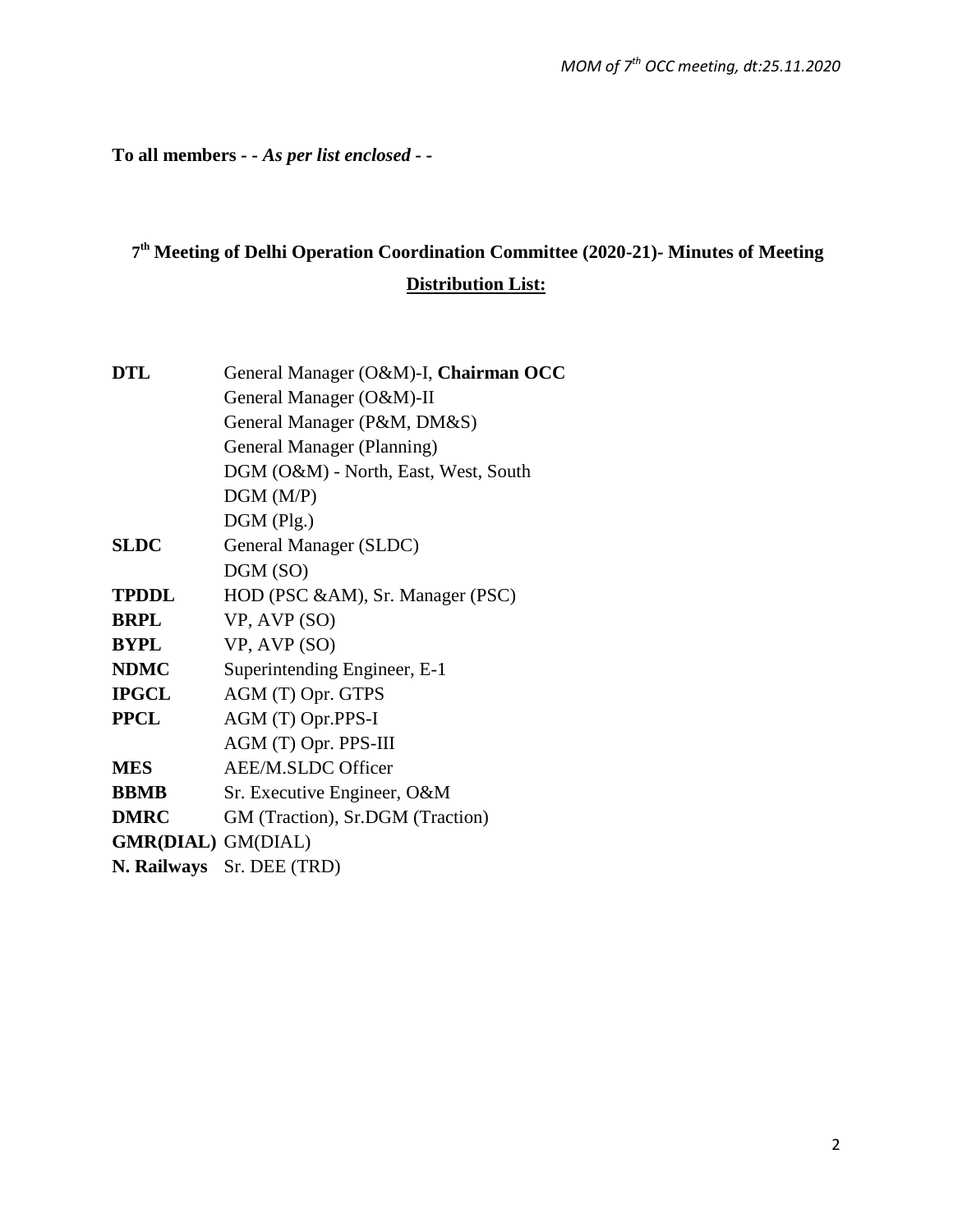| Date:         | 25.11.2020                                                         |
|---------------|--------------------------------------------------------------------|
| Time:         | 11:00 AM                                                           |
| <b>Venue:</b> | <b>Online Via Video conferencing</b>                               |
|               | O/o-GM(O&M)-I, Delhi Transco Ltd., 220 kV Sub-Stn Park Street, New |
|               | <b>Delhi-110001</b>                                                |

# Minutes of 7<sup>th</sup>Delhi OCC Meeting held on 25.11.2020

Chairman, OCC welcomed the members and commended on the efforts to maintain uninterrupted power supply in Delhi network despite the ongoing Covid-19 pandemic. He mentioned about the low load condition in Delhi network in winter season & challenges of high voltage condition and reactive power injection in Delhi system. OCC members were requested to put all efforts to maintain voltage profile at various levels and take measures to control reactive power injection in system.

# • **Review of Grid operations of October-2020**

(i) The peak demand for October-2020 was 4820 MW against peak demand of 4605 MW in October-2019.

(ii) Total energy consumed in October-2020 was 2450.27 MUs against energy consumed 2469.23 in October-2019.

# • **Planning of Grid operation for December-2020**

 SLDC Delhi informed that, anticipated peak demand for December 2020 is 5000MW and expected availability is 5024 MW (Surplus +24 MW). Anticipated maximum energy requirement for a day is 68MUs and expected availability is 120MUs (Surplus +52MUs).

----------------------------------------------------------------------------------------------------------------

**List of participants is enclosed as Annexure-I.**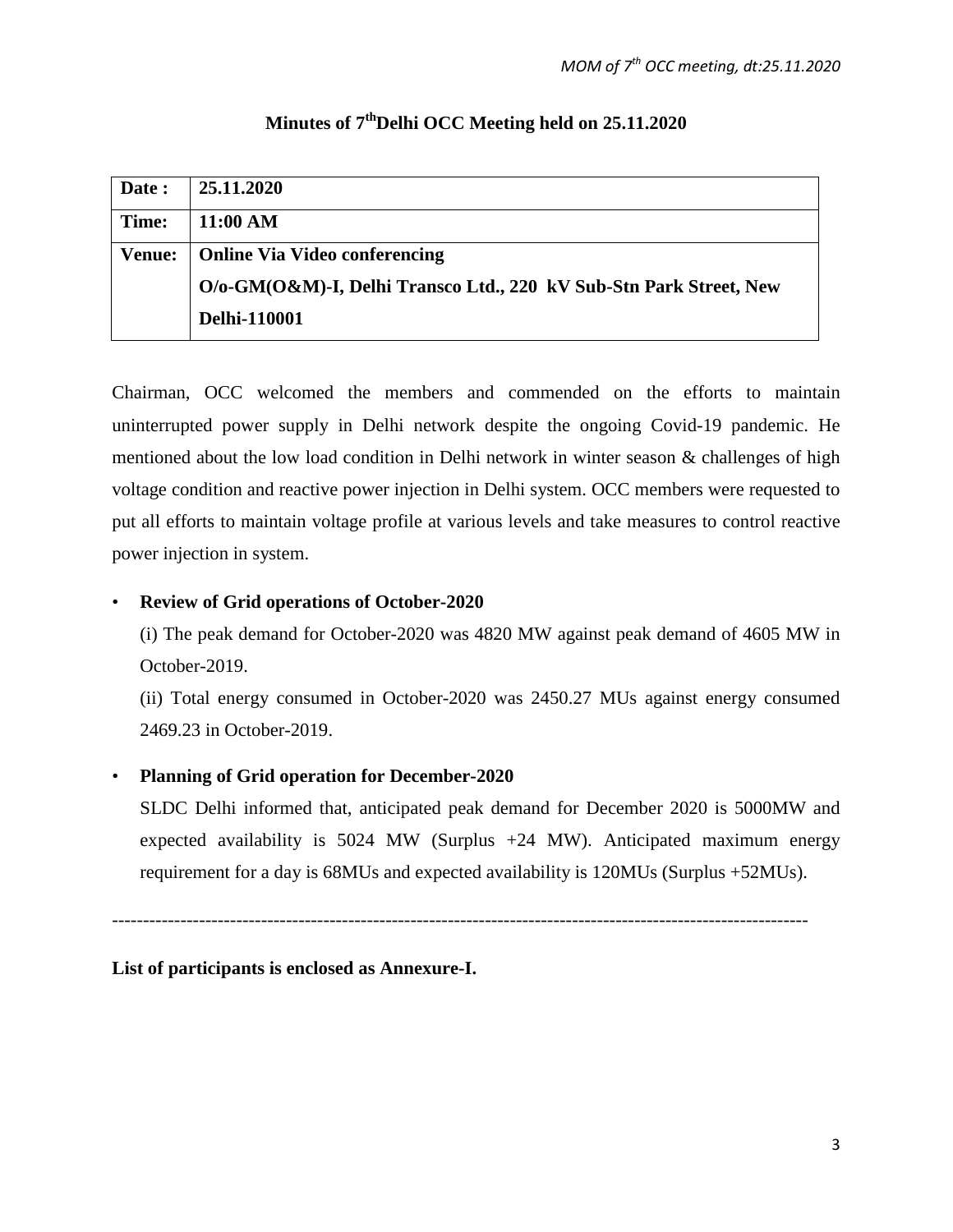# **1. Confirmation of minutes of 6th Delhi OCC meeting (2020-21) held on dated 28.10.2020.**

The  $6<sup>th</sup>$  Delhi OCC meeting (2020-21) was held on 28.10.2020 through video conferencing in accordance with the agenda circulated vide letter dt: 23.10.2020. Minutes of the aforesaid OCC meeting were issued on 06.11.2020 and the same was also uploaded on DTL website.

# Members confirmed the Minutes of 6<sup>th</sup> OCC Meeting.

### **2. Updating of communication details of nominated members of Delhi OCC.**

As per S. No. 2 of MOM of 3rd OCC meeting dt:24.07.2020 members/ participants were requested to update communication details of nominated representatives & the representatives shall be at the level of Superintending Engineer/ Dy. GM or equivalent level.

As of now BRPL, BYPL, DMRC, TPDDL & NDMC have provided the details as under:

| S.<br>${\bf N}$ | <b>Name</b><br>of | Designati<br>on             | Name of<br><b>Officer</b>                | Mobile No. | <b>E-Mail</b>                                    | <b>Corresponding Office</b><br><b>Address</b>                                                      |
|-----------------|-------------------|-----------------------------|------------------------------------------|------------|--------------------------------------------------|----------------------------------------------------------------------------------------------------|
|                 | <b>Utility</b>    |                             |                                          |            |                                                  |                                                                                                    |
| $\mathbf{1}$    | <b>BYPL</b>       | Vice<br>President           | Sh.<br><b>Jitendra</b><br><b>Nalwaya</b> | 8467887272 | jitendra<br>nalwaya/rel/relian<br>ceada@infocomm | <b>BSES Yamuna Power LTD.</b><br>Scada Control Room, 2nd<br>Floor, Shankar Road, Delhi -<br>110060 |
| $\overline{2}$  | <b>BYPL</b>       | Dy. GM                      | Sh. Som<br><b>Dutt</b><br><b>Sharma</b>  | 9312782457 | som<br>dutt/rel/reliancead<br>a@infocomm         | <b>BSES Yamuna Power LTD.</b><br>Scada Control Room, 2nd<br>Floor, Shankar Road, Delhi -<br>110060 |
| 3               | <b>BYPL</b>       | Asst. Vice<br>President     | Sh. Sushil<br><b>Sharma</b>              | 9312725633 | sushil k<br>sharma/rel/relianc<br>eada@infocomm  | <b>BSES Yamuna Power LTD.</b><br>Scada Control Room, 2nd<br>Floor, Shankar Road, Delhi -<br>110060 |
| $\overline{4}$  | <b>TPDDL</b>      | Addl. GM                    | Sh. Lalit<br>Wasan                       | 9971316492 | lalit.wasan@tatap<br>ower-ddl.com                | 66 KV PP3 Grid S/Stn<br>building Pitampura, Delhi -<br>110034                                      |
| 5               | <b>DMRC</b>       | GM/<br>Traction             | Sh.<br><b>Subodh</b><br><b>Pandey</b>    | 9958097178 | subodh dmrc@ya<br>hoo.com                        | DMRC, Metro Bhawan, New<br>Delhi                                                                   |
| 6               | <b>DMRC</b>       | Sr.DGM/<br>Traction         | Sh.<br>Chandra<br>kant<br><b>Shrivas</b> | 9717497427 | chandrakant27117<br>0@gmail.com                  | DMRC, Metro Bhawan, New<br>Delhi                                                                   |
| $\tau$          | <b>BRPL</b>       | Vice<br>President           | Sh. Salil<br><b>Saxena</b>               | 9350582556 | salil.saxena@relia<br>nceada.com                 | <b>BRPL SCADA Control</b><br>Centre, 2nd Floor, 33 kV<br>Balaji Grid Sub-stations,<br>Kalkaji.     |
| 8               | <b>BRPL</b>       | <b>DGM</b>                  | Sh. M.<br><b>Kishore</b><br><b>Babu</b>  | 8178347059 | miriyala.babu@re<br>lianceada.com                | <b>BRPL SCADA Control</b><br>Centre, 2nd Floor, 33 kV<br>Balaji Grid Sub-stations,<br>Kalkaji.     |
| 9               | <b>BRPL</b>       | Asstt.<br>Vice<br>President | Sh.<br><b>Abhishek</b><br>Ranjan         | 9555290403 | abhishek.r.ranjan<br>@relianceada.com            | <b>BRPL SCADA Control</b><br>Centre, 2nd Floor, 33 kV<br>Balaji Grid S/stations, Kalkaji.          |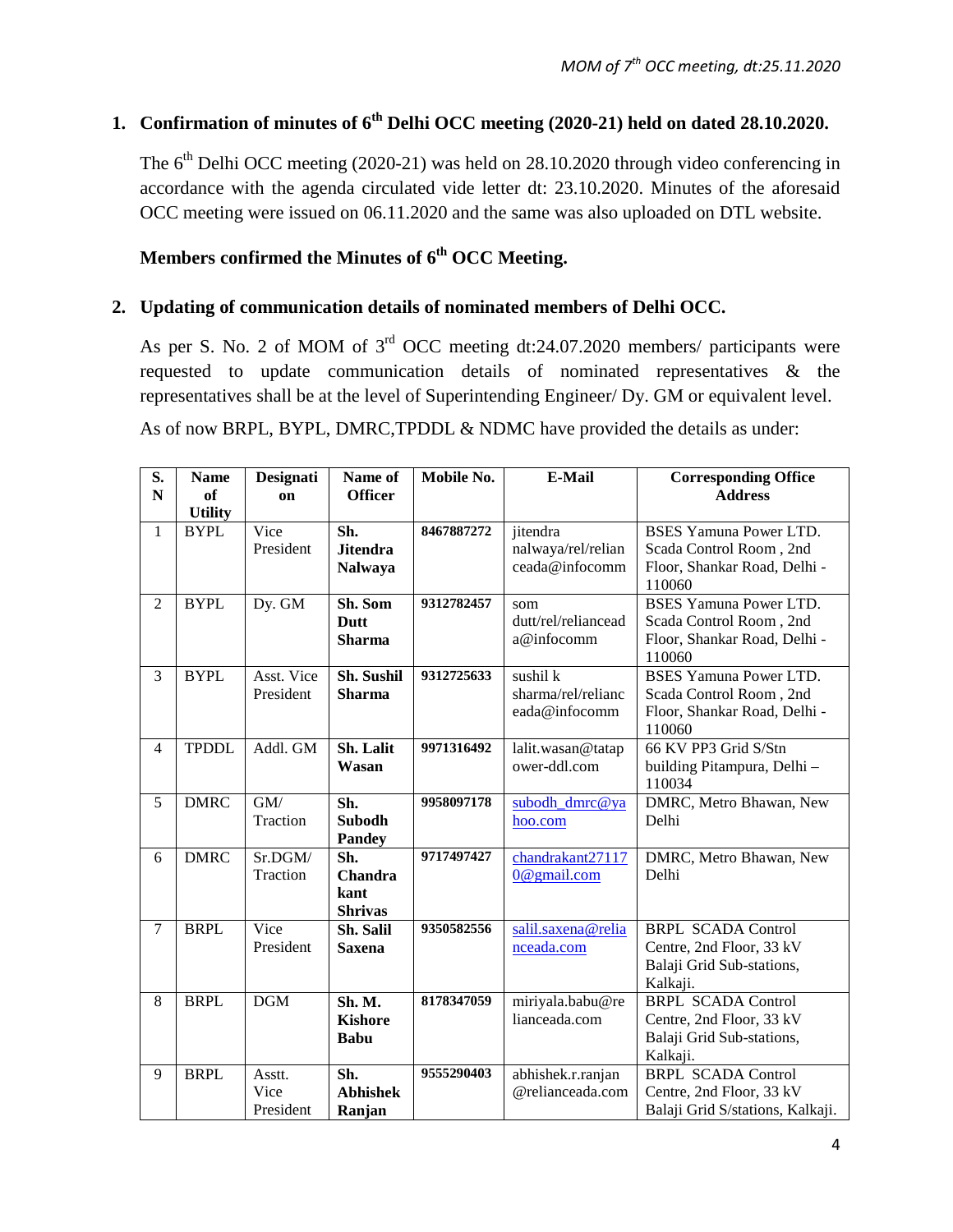| 10 | <b>NDMC</b> | $CE$ (E-II) | Er. S.K.      | 7291840830  | ce.elect2@ndmc.g | Room No. 1706 17th Floor,  |
|----|-------------|-------------|---------------|-------------|------------------|----------------------------|
|    |             |             | <b>Suman</b>  |             | ov.in            | NDMC Palika Kendra, Sansad |
|    |             |             |               |             |                  | Marg, New Delhi 110001     |
| 11 | <b>NDMC</b> | $CE$ (E-I)  | Er. V.K.      | 7289016000/ | ce.elect1@ndmc.g | Room No. 1701 17th Floor,  |
|    |             |             | <b>Pandey</b> | 9899066484  | ov.in            | NDMC Palika Kendra, Sansad |
|    |             |             |               |             |                  | Marg, New Delhi 110001     |
| 12 | <b>NDMC</b> | $SE$ (E-I)  | Er. D.P.      | 9810871808/ | se1.elect@ndmcm  | Room No. 1703 17th Floor,  |
|    |             |             | <b>Sharad</b> | 7290061819  | ail.gov.in/      | NDMC Palika Kendra, Sansad |
|    |             |             |               |             | se.elect@ndmc.go | Marg, New Delhi 110001     |
|    |             |             |               |             | V.in             |                            |

**OCC requested MES, IPGCL, PPCL & BBMB to update and submit the details in prescribed format to the convener.** 

**(Action by MES, IPGCL, PPCL & BBMB)** 

# **3. DTL AGENDA:**

#### **3.1 Proposed planned shutdowns of DTL for the month of December-2020.**

OCC Chairman advised all the utilities to plan maintenance/up-gradation/replacement activities in lean load period as per respective maintenance plans in preparation of meeting the load requirements of next summer season.

- Shutdown for internal inspection on 100 MVA Tx-II at 220kV Wazirpur Sub station has been allowed subject to availability of 220kV SMB-Bawana Ckt-II.
- Shutdown of 220kV Shalimar Bagh -DMRC Ckt-1 is postponed till Jan-2021 as DMRC-SMB Ckt-2 is under breakdown at DMRC end and expected to be rectified by the end of Dec-2020.
- Shutdown of 220kV Pragati -GT-II planned on 12.12.20 can be clubbed with 220kV Pragati -STG shutdown proposed for 26.12.20.
- BRPL informed that the shutdowns planned on 66kV Nangloi & Nangloi W/W can be availed only after revival of Mangolpuri- Nangloi ckt. BRPL requested to postpone these shutdowns to 1st week of Jan-2021.
- DMRC requested to shift shutdowns related to DMRC feeders to preferably on Saturday/ Sunday/ Public Holidays.

After detailed discussion with members, OCC approved planned shutdowns subject to real time conditions as per the attached Annexure.

#### **3.2 Status of joint checking of Overhead Power Line crossings with Northern Railways representatives by DTL & DISCOMs.**

In the  $2<sup>nd</sup>$  Delhi OCC meeting (2020-21), committee suggested all utilities to conduct the survey in  $1<sup>st</sup>$  fortnight, July-2020 & share the details with OCC. OCC further advised Discoms, DTL & Northern Railways to conduct joint survey of the power lines on regular basis.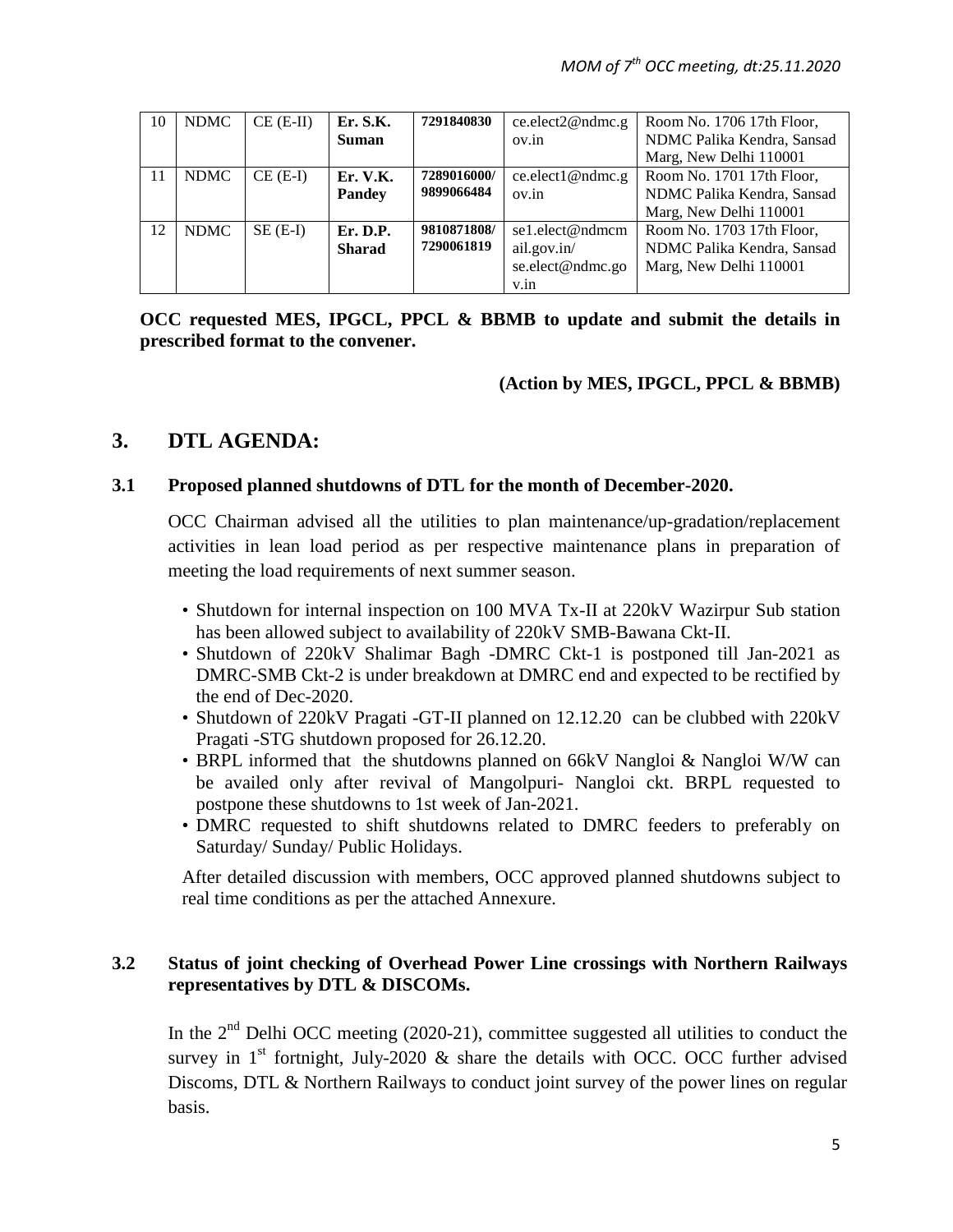In 4<sup>th</sup> OCC meeting on 24.08.20, DTL/O&M North & East informed about completion of survey & details shared with OCC. During this meeting, Northern Railway DEE/TRD raised concern regarding condition of 33 kV Feeder at Okhla-NZM Line of BRPL and jumpers are in damaged condition & may fall on the track. DEE/TRD updated on 28.10.20, the joint checking of Okhla-NZM feeder is done, but the issue of jumpers in this line is not resolved yet. OCC requested BRPL to attend the issue at earliest.

In 5<sup>th</sup> OCC meeting on 24.09.20, Northern Railway DEE/TRD Delhi division informed that survey of the 12 Overhead Transmission lines out of 27 line has been completed. OCC advised all utilities to complete the pending survey of lines/ take remedial actions and share the status in next OCC meeting.

In  $06<sup>th</sup> OCC$  meeting on 28.10.20, DEE/TRD informed that 07 lines are pending for survey. DEE/TRD requested to dismantle the overhead crossing at SP Marg KM 10/17- 18 & 10/19-20 if the section is not used. NDMC representative replied to look into the matter and revert back. It was informed by TPDDL/BRPL that a line emanating from BBMB Rohtak Road feeding to Haryana probably belongs to HVPNL and they may be approached. OCC advised all utilities to complete the pending survey of lines/ take remedial actions and share the status in next OCC meeting.

**DEE/TRD informed that 06 lines are still pending for survey. DEE/TRD also requested to provide communication details for Overhead crossings in the section DBSI-DAZ belonging to TPDDL & SSB-NNO belonging to BSES .** 

**OCC advised all utilities to complete the pending survey of lines/ take remedial actions and share the status in next OCC meeting.**

| <b>SN</b>    | <b>Depot</b> | <b>Section</b> | <b>Location</b> | <b>Voltage</b> | <b>Supply</b>    | Last joint | <b>Contact Person</b>  |
|--------------|--------------|----------------|-----------------|----------------|------------------|------------|------------------------|
|              |              |                |                 |                | <b>Authority</b> | checking   | (Railways)             |
| 1            | <b>NUR</b>   | BHD-           | $15/15-17$ ,    | 66kV           | <b>TPDDL</b>     | 08.06.2018 | Sh. Anil Thakur,       |
|              |              | <b>NUR</b>     | $16-18$         |                |                  |            | ADEE/TRD/Panipat,      |
|              |              |                |                 |                |                  |            | 9729531320.            |
|              |              |                |                 |                |                  |            | Sh. Sanjay Uppadhyay,  |
|              |              |                |                 |                |                  |            | SSE/OHE/Narela,        |
|              |              |                |                 |                |                  |            | 9717648532             |
| $\mathbf{2}$ | <b>NDLS</b>  | ANDI-          | $11/15-$        | 66kV           | <b>TPDDL</b>     | 20.03.2018 | Sh. Sunil Singh,       |
|              |              | <b>BHD</b>     | 11/17           |                |                  |            | ADEE/TRD/Patel         |
| 3            | <b>PTNR</b>  | DBSI-          | $25/11-12$ ,    | 33kV           | <b>TPDDL</b>     | 04.03.2015 | Nagar 9717631312       |
|              |              | DAZ.           | $25/11 - 12A$   |                |                  |            | Sh. Ajay Kasana,       |
|              |              |                |                 |                |                  |            | SSE/OHE/Patel Nagar    |
|              |              |                |                 |                |                  |            | 9971265266             |
| 4            | <b>TKD</b>   | HNZM-          | 1532/39G-       | 33kV           | <b>BSES</b>      | 26.03.2016 | Sh. Bikarmajeet Singh, |
|              |              | <b>TKJ/SSP</b> | 41G             |                |                  |            | ADEE/TRD/Faridabad.    |

**List of O/H power lines pending for joint survey is:**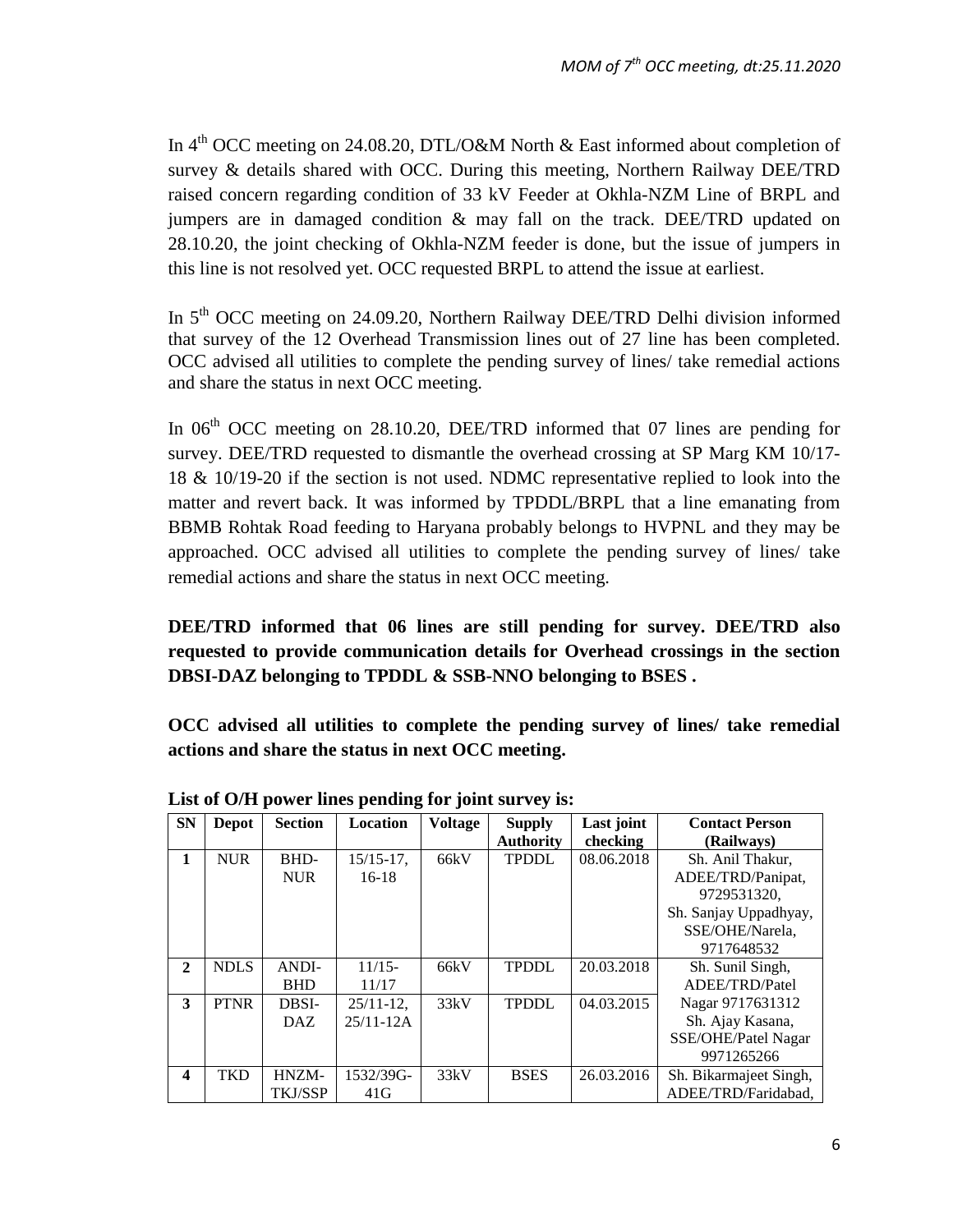| TKD | HNZM-          | $1532/41$ G-  | 33kV | <b>BSES</b> | 26.03.2016 | 9717632607. |
|-----|----------------|---------------|------|-------------|------------|-------------|
|     | <b>TKJ/SSP</b> | 43G           |      |             |            | Sh. Pradeep |
| BGZ | SSB-           | $15/9 - 11$ . | 66kV | <b>BSES</b> | 07.12.2016 | Chaudhary,  |
|     | NNO            | $15/10-12$    |      |             |            | SSE/OHE/TKD |
|     |                |               |      |             |            | 9717632847  |
|     |                |               |      |             |            |             |

**DEE/TRD again requested to dismantle the overhead crossing at SP Marg KM 10/17-18 & 10/19-20 if the section is not used. NDMC representative replied to look into and revert back accordingly.**

#### **(Action by TPDDL, BRPL/BYPL & NDMC)**

# **4. SLDC AGENDA:**

#### **4.1. Implementation of Automatic Demand Management Scheme by Discoms.**

Refer S.No. 2.2 of 20th GCC MoM wherein NDMC had informed that their software for ADMS has been upgraded and under testing and work is linked with the IPDS project, for which efforts shall be made to complete at the earliest.

NDMC has informed in 02nd OCC meeting (2020-21) that the works related to ADMS are under process and expected to be completed by 30.09.2020.

In 06<sup>th</sup> OCC meeting, NDMC updated that, works related to ADMS are under progress.

# **NDMC informed that, ADMS works are still under progress. However, no timeline was provided by NDMC for completion of undergoing ADMS works. OCC requested to expedite.**

**(Action by NDMC)**

#### **4.2 Survival of Local Island at GTPS/ Pragati.**

During 20th GCC meeting as per MoM at S.No. 2.4 (9.12) following was discussed:-

"BYPL representative raised the issue of survival and subsequent synchronizing of local islanding at GT/ Pragati.

GCC advised DTL to carry out a joint visit with Discoms and IPGCL/ PPCL to analyze the requirements for sustaining Local Island at GT station". -

The matter was deliberated in the 12th (2018-19) Delhi OCC meeting held on 28.03.2019 and a committee comprising of following members was constituted for carrying out the above desired work at Pragati:-

(i) Sh. Satyendra Prakash, AGM(Elect./C&I), PPS-I, PPCL.

(ii) Sh. B.L. Gujar, DGM (Prot.), DTL.

(iii) Sh. Bharat Tiwari, MGR(OS), DTL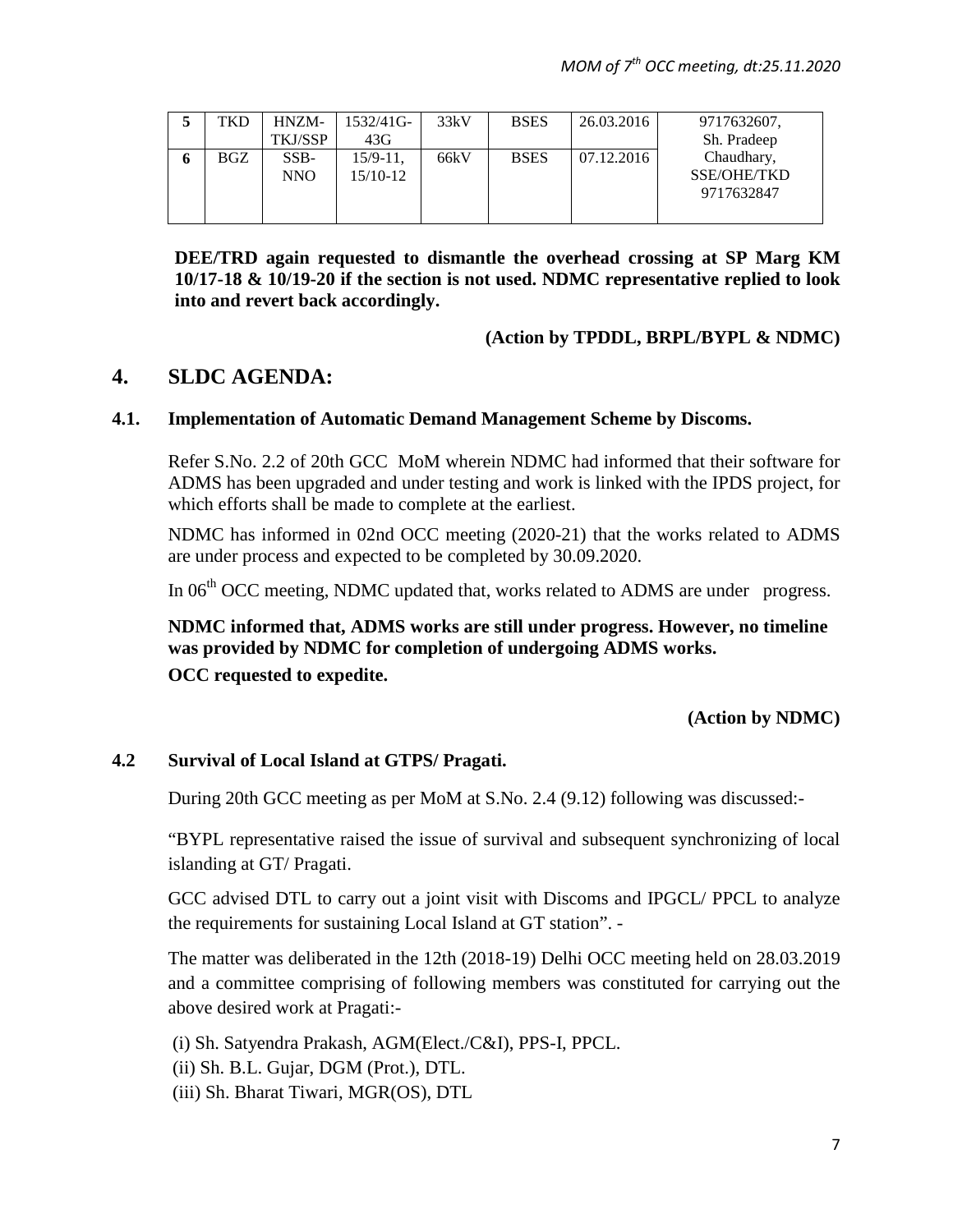(iv) Sh. Deepak Kumar, AM(T)-Pragati, DTL.

In  $04<sup>th</sup>$  Delhi OCC meeting (Aug-2020), DTL representative informed that the control cable laying work assigned to DTL has been completed on 31.07.2020 . PPCL/Pragati representative informed OCC about availability of spare items by the end of August-2020 & work will be executed by 30.09.2020.

In 5<sup>th</sup> Delhi OCC meeting (Sep-2020), PPCL/Pragati informed OCC about installation of meter at site & connection of meter will be completed after the visit of DTL/Protection. OCC advised to expedite the remaining work & to complete the work by 12.10.2020.

In  $06<sup>th</sup>$  Delhi OCC meeting (Oct-2020), It was informed that installation work has been completed. PPCL/Pragati requested DTL/Protection to visit the site for finalization & execution of control wirings. OCC advised DTL & PPCL to plan a meeting by next week and complete the pending works.

**DTL Protection Deptt informed that, CVT Wiring issue at GTPS/ Pragati has been resolved and Control cable has been laid. The remaining works are expected to be completed by 15th Dec 2020.**

# **( Action by DTL Protection & PPCL)**

# **4.3 Submission of break up energy consumption by the state.**

In NRPC OCC meeting all SLDCs were requested to provide the break up energy consumption by the state by segregating the same from the billed data from DISCOMs in the format as prescribed below:

| Category | <b>Consumption</b>    | Consumption | Consumption         | Consumption   | <b>Traction</b> | <b>Miscellaneous</b> |
|----------|-----------------------|-------------|---------------------|---------------|-----------------|----------------------|
|          | <b>Domestic</b><br>by | hv          | by                  | by Industrial | supply          | /Others              |
|          | load                  | Commercial  | <b>Agricultural</b> | load          | load            |                      |
|          |                       | load        | load                |               |                 |                      |
| Month    |                       |             |                     |               |                 |                      |

Report submission status:

| <b>DISCOM</b> | <b>BRPL</b>  | <b>BYPL</b> | <b>TPDDL</b> | <b>MES</b> | <b>NDMC</b> |
|---------------|--------------|-------------|--------------|------------|-------------|
| Submitted     | up to        | up to Sep-  | up to        | up to      | upto        |
| up to         | August- $20$ | -20         | $Sep-20$     | $Sep-20$   | $Oct-20$    |

**OCC advised all utilities to provide data to SLDC in the prescribed format on regular basis without failure.**

**(Action by all DISCOMs)**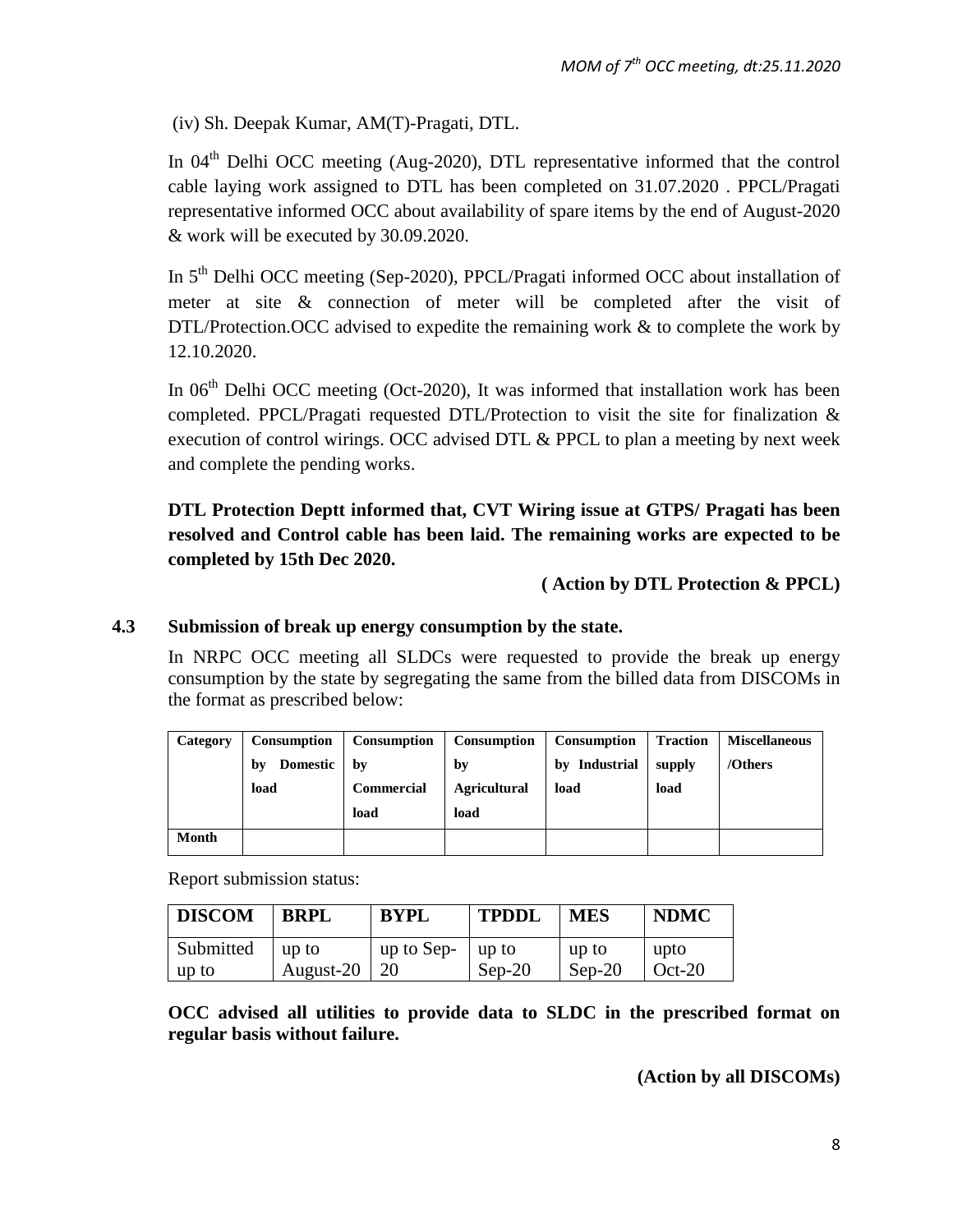#### **4.4 Regular submission of progress of capacitor installation program by state utilities.**

In 176<sup>th</sup> NRPC OCC meeting, the agenda was discussed for submission of progress of Capacitor installation programme by State utilities.

As per Central Electricity Authority (Furnishing of Statistics, Returns and Information) Regulations, 2007 mandates for submission of multiple types of data to Central Electricity Authority in the format as specified in the regulations. One of the information pertains to the submission of Progress of Capacitor Installation Program by State utilities to RPCs which are thereafter required to compile and submit the data to CEA.

All the utilities are advised to furnish the information to NRPC Secretariat in the Format-35 of the said regulation latest by 10th of every month. The format 35 is as under.

**PERIODICITY- MONTHLY SUBMISSION BY-20TH DAY** 

|                                              |                                                                |                          |                                                               |                                 |                                                                                        | (All figures in (MVAr)                           |
|----------------------------------------------|----------------------------------------------------------------|--------------------------|---------------------------------------------------------------|---------------------------------|----------------------------------------------------------------------------------------|--------------------------------------------------|
| Name of the<br><b>Constituents</b>           | <b>Total installed as on Requirement</b><br>(previous<br>year) | during<br>(current year) | <b>Constituent's</b><br>programme<br>during<br>(current year) | <b>Actual addition</b><br>month | <b>Faulty Capacitors</b><br>removed during<br>during the current the current month<br> | <b>Total addition during</b><br>the current year |
|                                              |                                                                |                          |                                                               |                                 |                                                                                        |                                                  |
|                                              |                                                                |                          |                                                               |                                 |                                                                                        |                                                  |
|                                              |                                                                |                          |                                                               |                                 |                                                                                        |                                                  |
| и                                            |                                                                |                          |                                                               |                                 |                                                                                        |                                                  |
| 5                                            |                                                                |                          |                                                               |                                 |                                                                                        |                                                  |
| 6                                            |                                                                |                          |                                                               |                                 |                                                                                        |                                                  |
|                                              |                                                                |                          |                                                               |                                 |                                                                                        |                                                  |
|                                              |                                                                |                          |                                                               |                                 |                                                                                        |                                                  |
|                                              |                                                                |                          |                                                               |                                 |                                                                                        |                                                  |
|                                              |                                                                |                          |                                                               |                                 |                                                                                        |                                                  |
|                                              |                                                                |                          |                                                               |                                 |                                                                                        |                                                  |
| <b>Total Region</b><br><b>FORMAT-25 RPCs</b> |                                                                |                          |                                                               |                                 |                                                                                        |                                                  |

Progress of Capacitor Installation Programme in .......................... Region for the month of ..............

In line with the NRPC directions SLDC needs to submit the capacitor progress report before  $10<sup>th</sup>$  of every month. It is therefore requested to Discoms to submit the capacitor progress report before  $5<sup>th</sup>$  day of every month.

**OCC advised all utilities to update and submit the details in prescribed format to the SLDC. OCC also advised that capacitor progress report be provided to SLDC before 5th day of every month.**

**( Action by all DISCOMs)**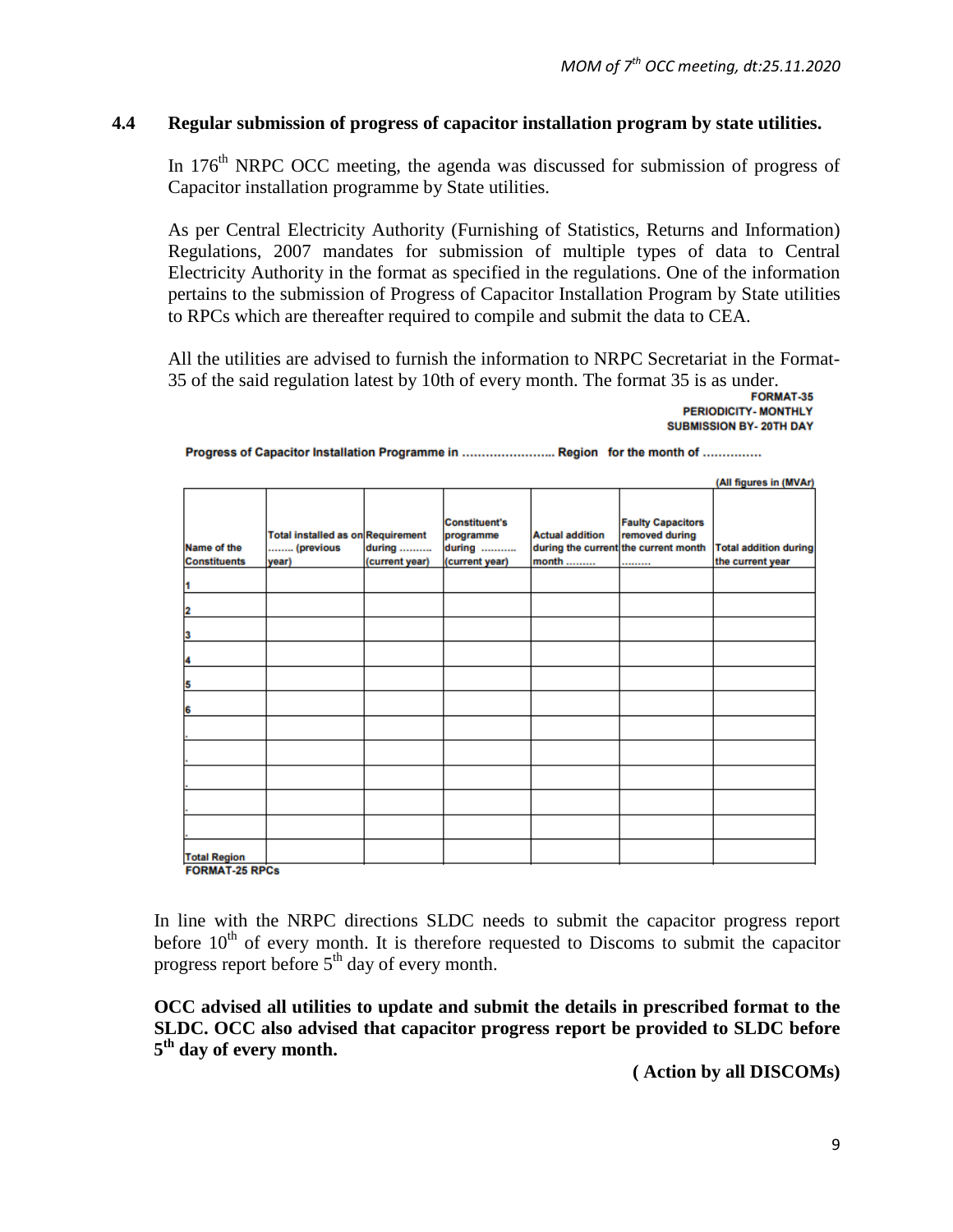#### **4.5 High voltage issues in Delhi network.**

The High Voltage issues have been faced in Delhi System. This is because of decrease in power demand in Delhi area. During past winter season, it has been observed high voltage conditions and injection of reactive power to the grid resulting into payment of heavy penalty to be given by Delhi system to NRPC reactive account.

The details of NRPC reactive weekly account for Delhi from 31.08.20 to 04.10.20 are as under:

| Week No. | From     | T <sub>0</sub> | Payable<br>(Rs in Lakhs) | Receivable<br>(Rs in Lakhs) |
|----------|----------|----------------|--------------------------|-----------------------------|
| 23       | 31.08.20 | 06.09.20       | 18.68                    |                             |
| 24       | 07.09.20 | 13.09.20       | 13.68                    |                             |
| 25       | 14.09.20 | 20.09.20       | 6.48                     |                             |
| 26       | 21.09.20 | 27.09.20       | 10.30                    |                             |
|          | 28.09.20 | 04.10.20       | 27.99                    |                             |

Following steps were in practice to control the high voltage/ injection of reactive power.

- Switching off the capacitors at all the Substations of Delhi.
- Transformer taps optimization by DTL and DISCOM.
- Monitoring of all 400/220kV ICTs and taking actions wherein VAR flows are observed from 220kV to 400kV side. In this respect reactive energy changes could also be monitored.
- Opening of lightly loaded transmission cables/ transmission lines keeping reliability in focus.
- Absorption of reactive power by generating units.

#### **Action Plan for Winter Preparedness 2020-21.**

**i)** The tap positions of Transformers/ ICTs are required to optimize up to extent to control high voltage & reactive power injection in system.

#### **The current Tap position details of ICTs as on 23.11.2020 is attached as Annexure-II**

The tap position of  $220/66kV \& 220/33kV$  Tx at DTL S/Stns shall be reviewed after detailed deliberation on inputs provided by Discoms and O&M Department of DTL.

**ii)** SLDC has started the opening of 220kV cables / lightly loaded lines w.e.f 18.10.20.The following lines are opened in the night hours (21.00 hrs to 07.00hrs).

#### **List of 400kV & 220kV Lines which were opened during night Hours is as below:**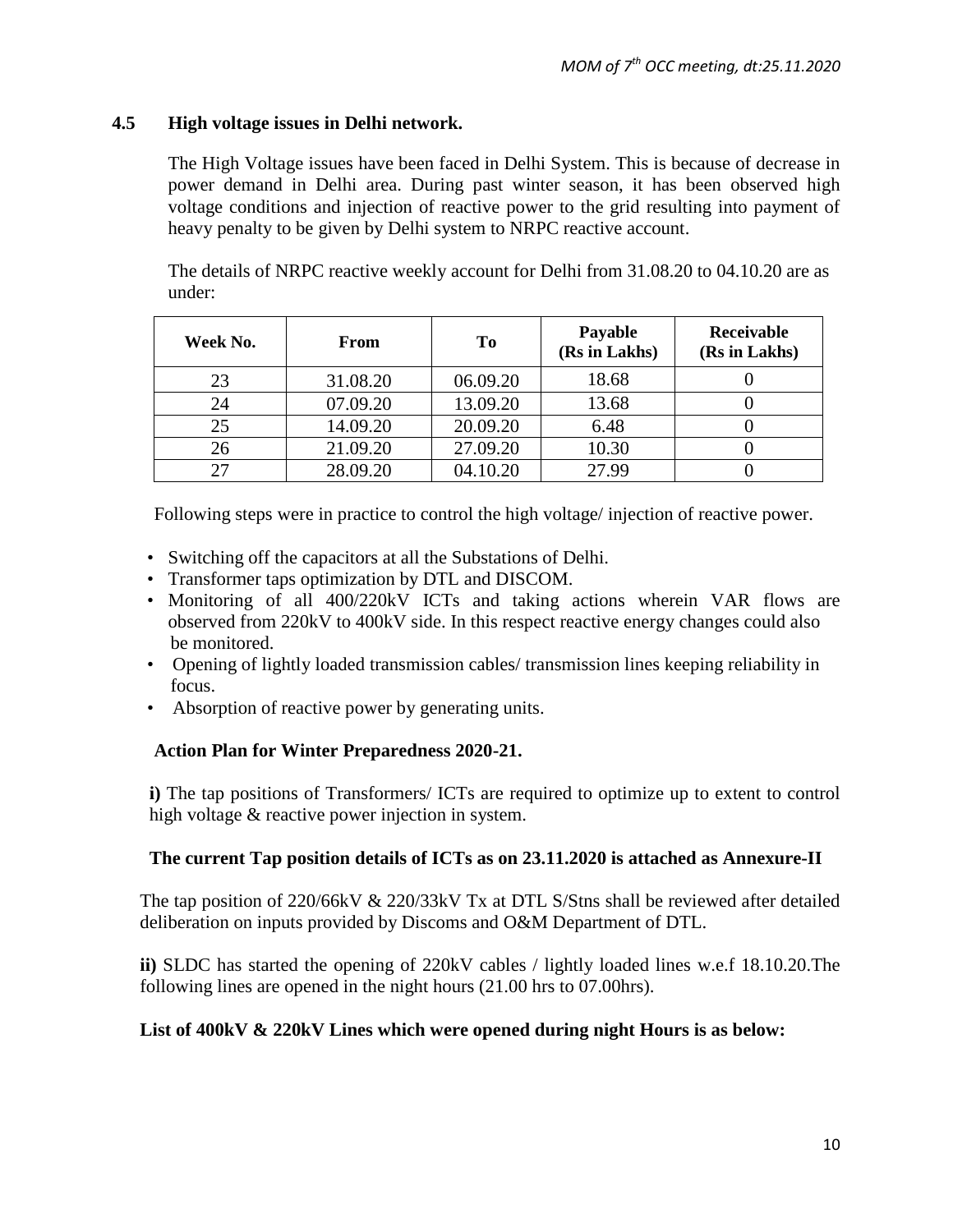| Sr.<br>N <sub>0</sub> | Name of Stn.         | Name of Ckt.         | <b>Elements to be opened</b>     |
|-----------------------|----------------------|----------------------|----------------------------------|
| $\mathbf{1}$          | Bamnauli             | Jhatikra Ckt.        | Single ckt. at both ends (as per |
|                       |                      |                      | requirement)                     |
| $\overline{2}$        | Harsh Vihar          | Dadri Ckt.           | Single ckt. at both ends (as per |
|                       |                      |                      | requirement)                     |
| 3                     | Maharani Bagh        | Trauma Centre ckts   | Single ckt. at both ends         |
| $\overline{4}$        | <b>Trauma Centre</b> | Ridge Valley Ckt.    | Single ckt. at both ends         |
| 5                     | Peeragarhi           | Wazirpur             | Single ckt. at both ends         |
| 6                     | Shalimarbagh         | Wazirpur             | Both ckts. at both ends          |
| 7                     | Maharani Bagh        | <b>Electric Lane</b> | Single ckt. at both ends         |
| 8                     | Harsh Vihar          | Preet vihar          | Both ckt. at both ends           |
| 9                     | Patparganj           | Preet Vihar          | Both ckt. at both ends           |
| 10                    | Patparganj           | Gazipur              | Single ckt. at both ends         |
| 11                    | Mundka               | Peeragarhi           | Single ckt. at both ends         |
| 12                    | Naraina              | Ridge Valley Ckt.    | Single ckt. at both ends         |
| 13                    | Bamnauli             | Dial                 | Single ckt. at both ends         |
| 14                    | Narela               | Panipat Ckt.-I       | Ckt. at both ends                |
| 15                    | Narela               | Panipat Ckt.-II      | Ckt. at both ends                |
| 16                    | Narela               | Panipat Ckt.-II      | Ckt. at both ends                |

# **List of 66kV BRPL Feeders which were opened during night Hours**

| <b>SN</b>                   | Name of Stn.       | Name of Ckt.                      | <b>Elements to be opened</b> |
|-----------------------------|--------------------|-----------------------------------|------------------------------|
| $\mathbf{1}$                | 220KV VKJ          | 66kV Vasant Kunj C Blk ckt-1 or 2 | Single ckt. at both ends     |
| $\mathcal{D}_{\mathcal{L}}$ | 220KV Okhla        | 66kV Okhla Ph-1 ckt-1 or 2        | Single ckt. at both ends     |
| 3                           | 220KV Okhla        | 66kV Okhla Ph-2 ckt-1 or 2        | Single ckt. at both ends     |
| $\overline{4}$              | 220KV Park street  | 66kV Ridge Valley                 | Single ckt. at both ends     |
| $\mathfrak{S}$              | 220KV SVR          | 66kV Jasola Ckt-1 or 2            | Single ckt. at both ends     |
| 6                           | 220KV Mehrauli     | 66kV Malviya Nagar ckt-1 or 2     | Single ckt. at both ends     |
| $\tau$                      | <b>220KV PPK-1</b> | 66kV Harinagar                    | Single ckt. at both ends     |
| 8                           | <b>220KV PPK-3</b> | 66kV G-4 PPK ckt-1 or 2           | Single ckt. at both ends     |

In 6th Delhi OCC, October 2020, high voltage & reactive power injection issue was deliberated and following corrective actions were advised :

(i) All the Capacitor banks installed in DTL as well as DISCOMs should be switched Off.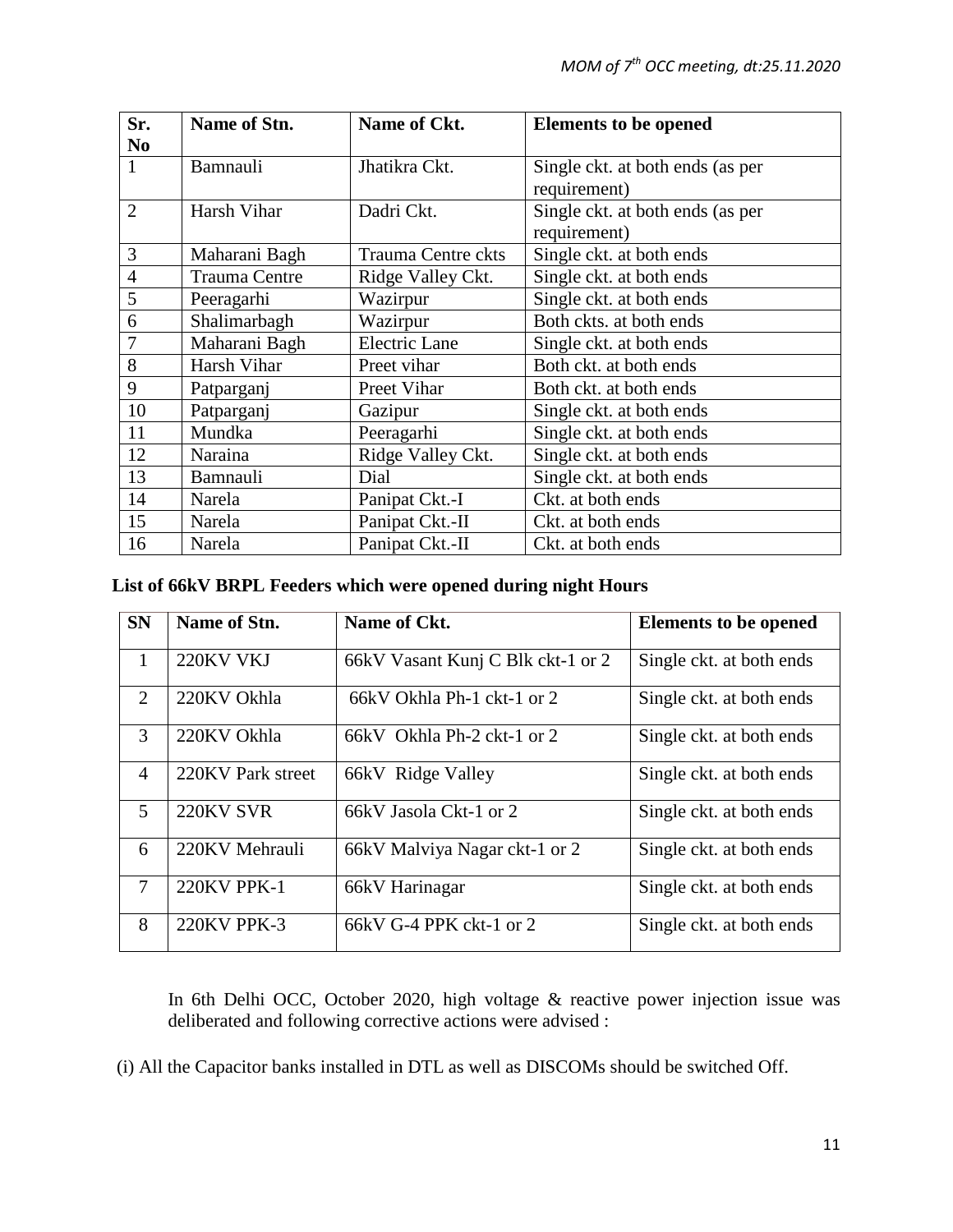(ii) All the generators are advised not to inject MVAr in gird and should absorb MVAr particularly during high voltage condition to improve voltage profile of the Grid as per their capability curve.

(iii) DISCOMs were requested to select the list of feeders for switching exercise to control reactive power injection. List of selected feeders to be shared with SLDC.

(iv) DISCOMs were advised to share cases of high voltage conditions in substations directly with SLDC. Further, SLDC will instruct respective DTL substations to change tap position of Transformers if required.

(v) For switching of 220 kV level U/G cables/Ckts, OCC advised SLDC to not to keep Ckts under Off condition for long duration of time. OCC suggested for switching of U/G cable circuits on alternate basis.

**SLDC requested DTL to expedite the process of tendering works and execution of project related to Reactors as suggested by CEA.** 

**OCC advised DMRC, DTL & DISCOMs to explore all possibilities to control system voltage profile and reactive power injection in system from their respective ends.**

# **(Action by DMRC, DTL & DISCOMs)**

# **4.6 System Study for Capacitor requirement in NR for the year 2019-20.**

This is regarding Agenda item no. 7 of  $177<sup>th</sup>$  NRPC OCC held on 18.11.2020 and 19.11.2020. The agenda context is reproduced as under :

In the 45th TCC / 48th NRPC meeting, it was decided that the study report for 2019- 20 along with the guidelines for finding the capacitor requirement at 11/33 kV level in NR would be submitted by CPRI.

In the meeting, CPRI representative had stated that as there were diversified network configurations at the level of DISCOMs, the guidelines to be provided would be generalized and may also include some empirical formula along with examples which may guide the DISCOMs for finding out the capacitor requirement.

Based on the above deliberation, CPRI has submitted the report of the study which was circulated with all the SLDCs and STUs vide e-mail dated 02.11.2020

The state-wise capacitor requirement as stipulated in the CPRI report is as given below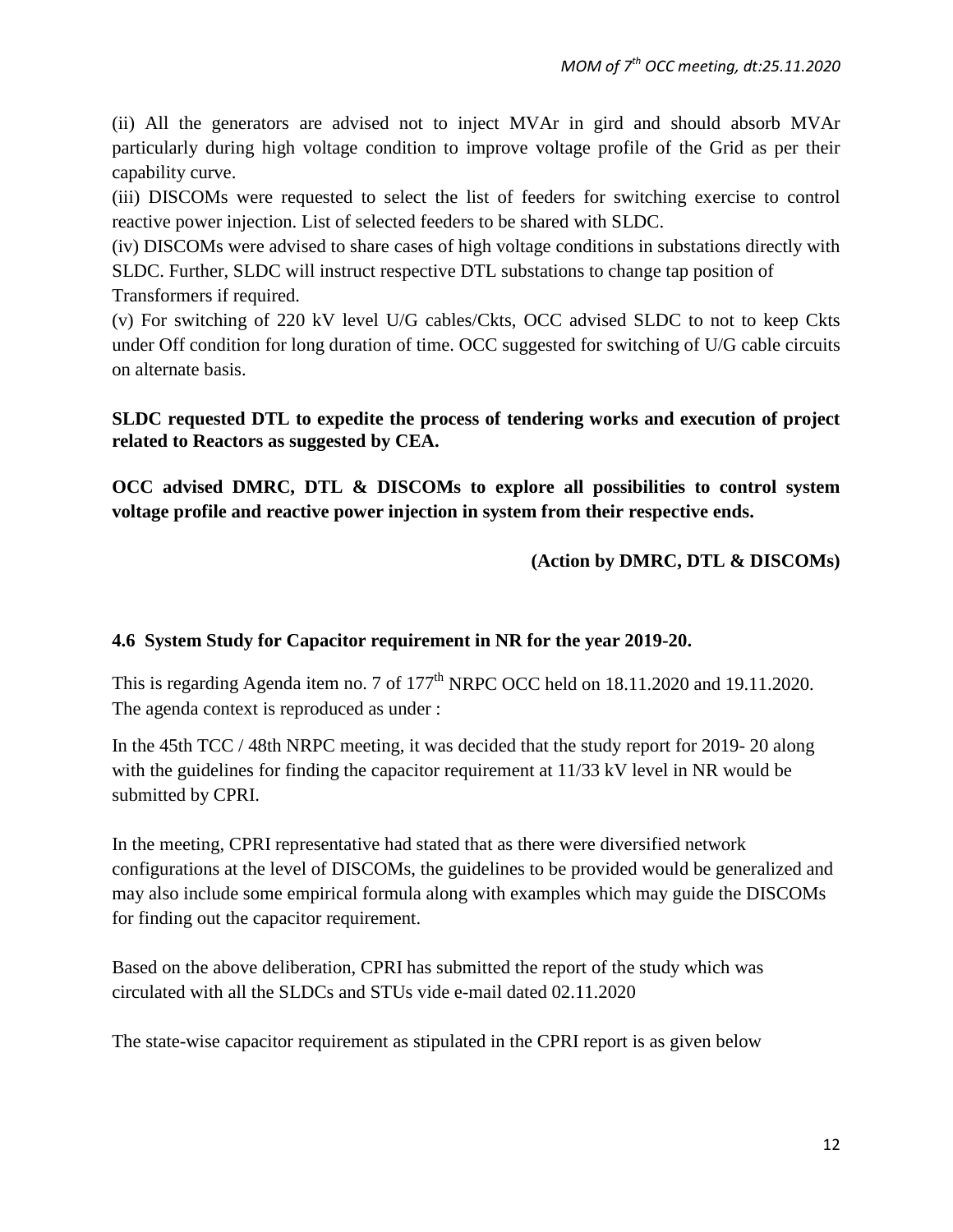| <b>State</b>     | <b>Existing Capacitor Bank as per</b><br>base case file dated on 11.07.2018<br>(operational) |                              | Recommended<br>Capacitor<br><b>Banks</b> | <b>Total</b><br>Compensation<br>(MVAR) |
|------------------|----------------------------------------------------------------------------------------------|------------------------------|------------------------------------------|----------------------------------------|
|                  | <b>Switched Shunt</b><br>(MVAR)                                                              | <b>Fixed Shunt</b><br>(MVAR) | (MVAR)                                   |                                        |
| Punjab           | 1465.49                                                                                      | 301.27                       | 629.25                                   | 2396.01                                |
| Haryana          | 227.1                                                                                        | $\Omega$                     | 1304.83                                  | 1531.93                                |
| Rajastan         | 45.3                                                                                         | $\bf{0}$                     | 1659.4                                   | 1704.75                                |
| Delhi            | $\Omega$                                                                                     | $\Omega$                     | 1254.3                                   | 1254.3                                 |
| Uttarpradesh     | 6020.46                                                                                      | $\bf{0}$                     | 37                                       | 6057.46                                |
| Uttarakhand      | 155                                                                                          | $\Omega$                     | 163                                      | 318                                    |
| Himachal Pradesh | 853.12 (293.6)*                                                                              | 122.2                        | $\Omega$                                 | 415.8                                  |
| Jammu & Kashmir  | 20                                                                                           | $\Omega$                     | 353.63                                   | 373.63                                 |
| Total            | 8226.95                                                                                      | 423.47                       | 5401.41                                  | 14051.88                               |

The above recommendations of CPRI for requirement of capacitor bank was shared to DTL Planning & Delhi Discoms by SLDC, on 04.11.2020 through email for their examination and comments.

No comments received from DTL Planning and DISCOMs except BYPL.

In 177th NRPC OCC, SLDC has submitted the preliminary reply to NRPC which is as under :

The total installation of Capacitor Banks in Delhi as on 31.03.2020 is 5255.43MVARs and the details are as under

| <b>Utility</b> | <b>Installed Capacity in</b><br><b>MVAR (HT)</b> | <b>Installed Capacity in</b><br><b>MVAR (LT)</b> | <b>Total</b> |
|----------------|--------------------------------------------------|--------------------------------------------------|--------------|
| <b>DTL</b>     | 773.52                                           | $\Omega$                                         | 773.52       |
| <b>BRPL</b>    | 1661.12                                          | 241.80                                           | 1902.92      |
| <b>BYPL</b>    | 1012.17                                          | 102                                              | 1114.17      |
| <b>TPDDL</b>   | 1047.68                                          | 119                                              | 1166.68      |
| <b>NDMC</b>    | 253.74                                           | 24.29                                            | 278.03       |
| <b>MES</b>     | 20.1                                             | $\Omega$                                         | 20.10        |
| <b>TOTAL</b>   | 4768.33                                          | 487.1                                            | 5255.43      |

However, the CPRI report has recommended 1254.3MVAR capacitor bank for Delhi considering installed capacity as Nil.

In addition to above, during summer 2019 Delhi has met a Peak demand of 7409MW and at that time reactive power drawl was Approx. 470 MVAR from the grid. It seems that CPRI recommendation of 1254.3 MVAR is on very higher side for requirement of capacitor bank in Delhi.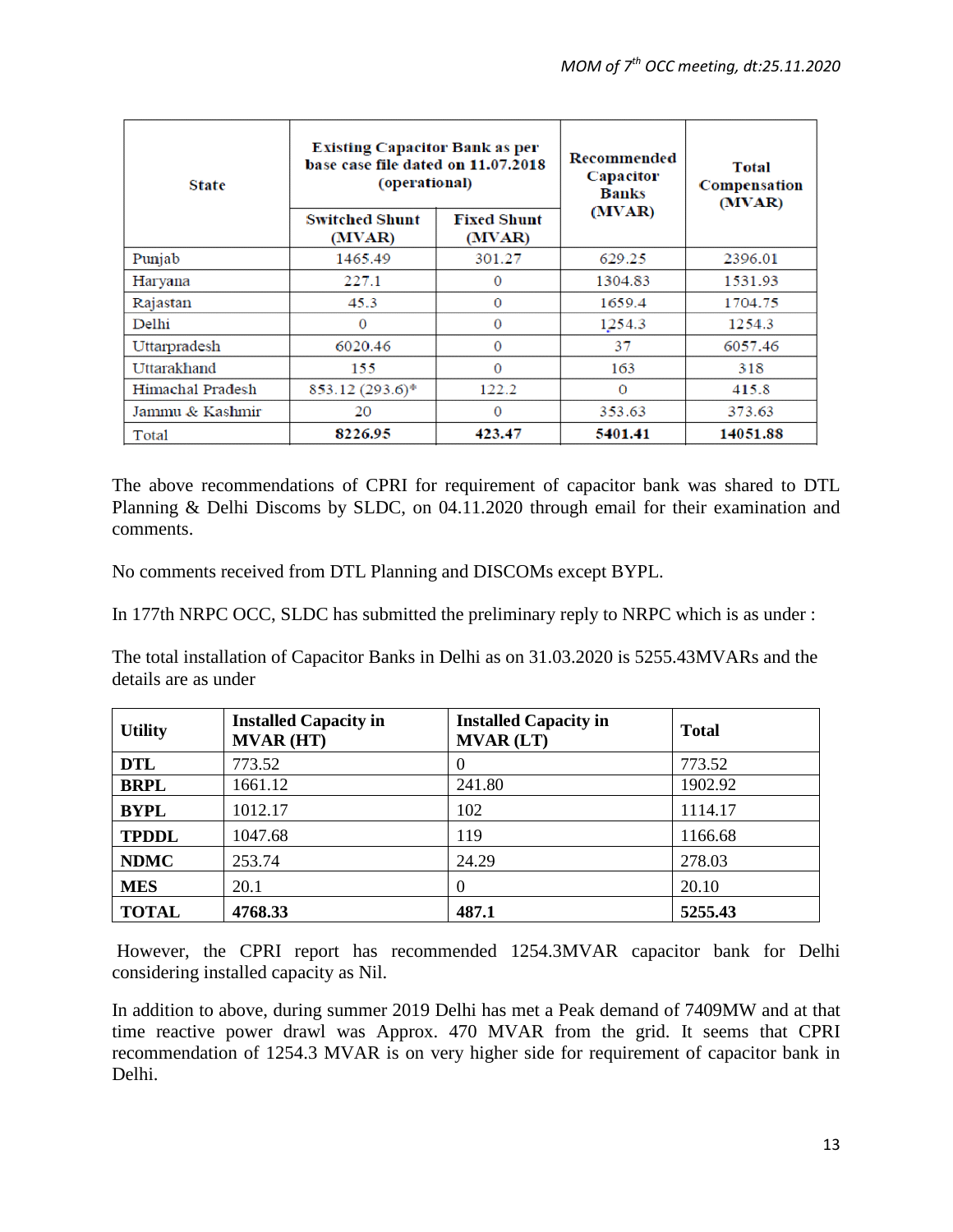**After detailed deliberation, OCC advised DTL/ Planning and DISCOMs to study CPRI report and any other previous concerned report.** 

**The OCC also requested all utilities to send their comments to SLDC for further submission and deliberation in NRPC/OCC.**

#### **(Action by DISCOMs & DTL/Planning)**

#### **4.7 Review of Delhi islanding Scheme**

This is regarding Agenda item no. 12 of  $177<sup>th</sup>$  NRPC OCC held on  $18.11.2020$  and  $19.11.2020$ . The agenda context is reproduced as under :

*A meeting was held on 29.10.2020 through Video Conferencing to discuss issues related to Delhi Islanding scheme. Following deliberations were held in the meeting:* 

• *DTL representative briefed about the history of designing of Delhi Islanding scheme and basis of the same through a presentation (Enclosed as Annexure – A.VII). He highlighted about revisions in Delhi Islanding scheme which is now a single island after merging of 4 smaller islands. Further, data of six scenarios for summer and winter i.e. peak, off-peak and average for the FY 2019-20 were deliberated.* 

*• It was highlighted that Revised Delhi Island consists of Delhi generation as well as generations from Dadri (Unit 1, 2), Dadri gas and APCPL. These generators are not being scheduled by DISCOMs. Hence, in case of Islanding, generation from these generators may not be reliable source. It was suggested that rather than complete Delhi Island, individual generators islanding is more reliable and stable.* 

*• PPCL representative highlighted that during February 2018, islanding was witnessed on PPS-1 which had survived for 30-35 minutes. He mentioned that Black start facility is also available on GTPS which can be also be extended to PPS as well as load connected are super critical loads which are also in radial nature.* 

*• NRLDC highlighted that issue of mismatch in load-generation is mainly due to huge dependency of Delhi on import. In such case, minimum base generation can be ensured for generators to ensure reliability of system despite of costly generation and corresponding commercial issues can also be tackled separately. It was stated that Rihand – Dadri Bipole HVDC is being disconnected from Dadri during Islanding. It was suggested that possibility of connecting HVDC to facilitate generation from Rihand may also be explored. Further, an option of SPS also needs to be explored. It was stressed reliability needs to be focused rather than commercial issues.* 

*• DTL also highlighted that current load-generation scenario has completely changed now and there is need to conduct a study to explore possibilities such as consideration of HVDC in*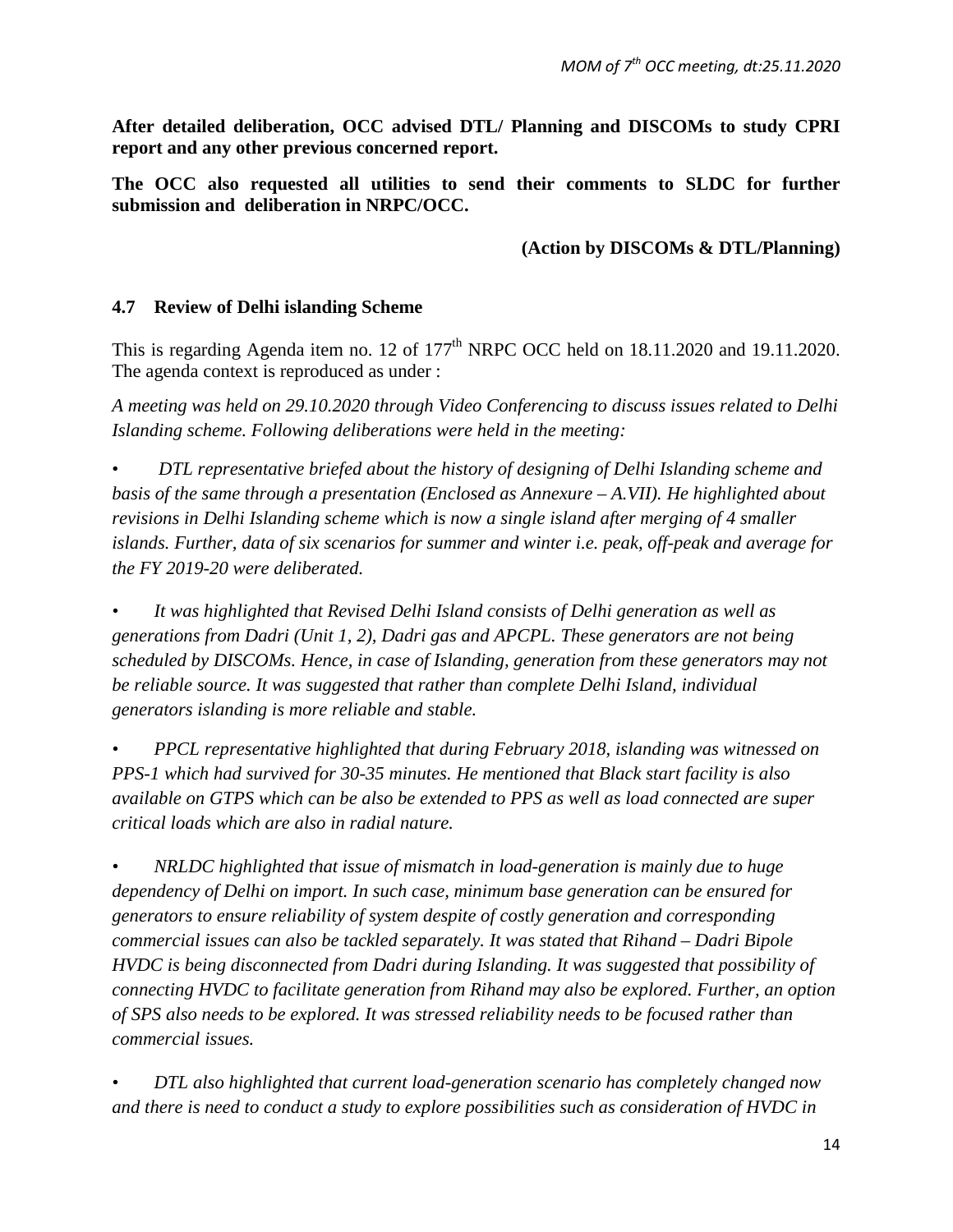*island, smaller island of individual generation etc. Further, stability of islands needs to be checked in view of the load-generation balance, reactive power compensation considering large no. of cables in Delhi etc.* 

*• Delhi SLDC highlighted that earlier study through CPRI was carried out for single islanding and accordingly blocking of HVDC, disconnection of feeders was designed. Considering changed load-generation scenario, it was decided that internal discussion with Delhi DISCOMs, SLDC, DTL and other generators may be carried out and proposal may be submitted to committee.* 

• *Accordingly, the following roadmap was agreed in the meeting:* 

*a. Load wise bifurcation i.e. super critical, critical and essential loads may be done in meeting with DISCOMs by Delhi SLDC.* 

*b. Detailed modeling of downstream Delhi network may be done for carrying out study.* 

**c.** *After submission of model, study to explore different possibility of islanding design may be done.* 

*Further, NRPC enquired about current preparedness of Delhi during any eventuality in real time. PPCL informed during any incidence, natural island of PPS–1 and GTPS is currently having generation of 198 MW and Bawana is having 400-500 MW. Hence, around 600-700 MW island can be formed presently in any eventuality which is without Dadri and APCPL. It was also highlighted that along with generation of Dadri and APCPL, complete Delhi Island with load around 3000 MW can also be formed.*

SLDC has already emailed Discoms for updation of Load wise bifurcation i.e. super critical, critical and essential loads for reviewing of Delhi Islanding Scheme.

DTL Protection and Planning Department to explore the possibilities of:

**a)** Detailed modeling of downstream Delhi network may be done for carrying out study.

**b)** Study to explore different possibility of islanding design may be done.

**DTL Protection Deptt. informed that revised Delhi Islanding scheme consists of Delhi local generation as well as generations from Dadri (Unit 1, 2), Dadri gas and APCPL. At present, the generation from Dadri and APCPL are not being scheduled by DISCOMs. Hence, in case of Island formation at 47.9Hz as per approved scheme there will be deficient generation for survival of island. Thus all DISCOMs may be requested to review the scheduling else islanding of Delhi generators may be conceptualized so that in case of any grid disturbance essential load may be survived through islanding of Delhi generators.**

**In this regard, DISCOMs and Generators under Delhi Islanding scheme shall submit their comments to Delhi SLDC within 07 days so that NRPC may be apprised.**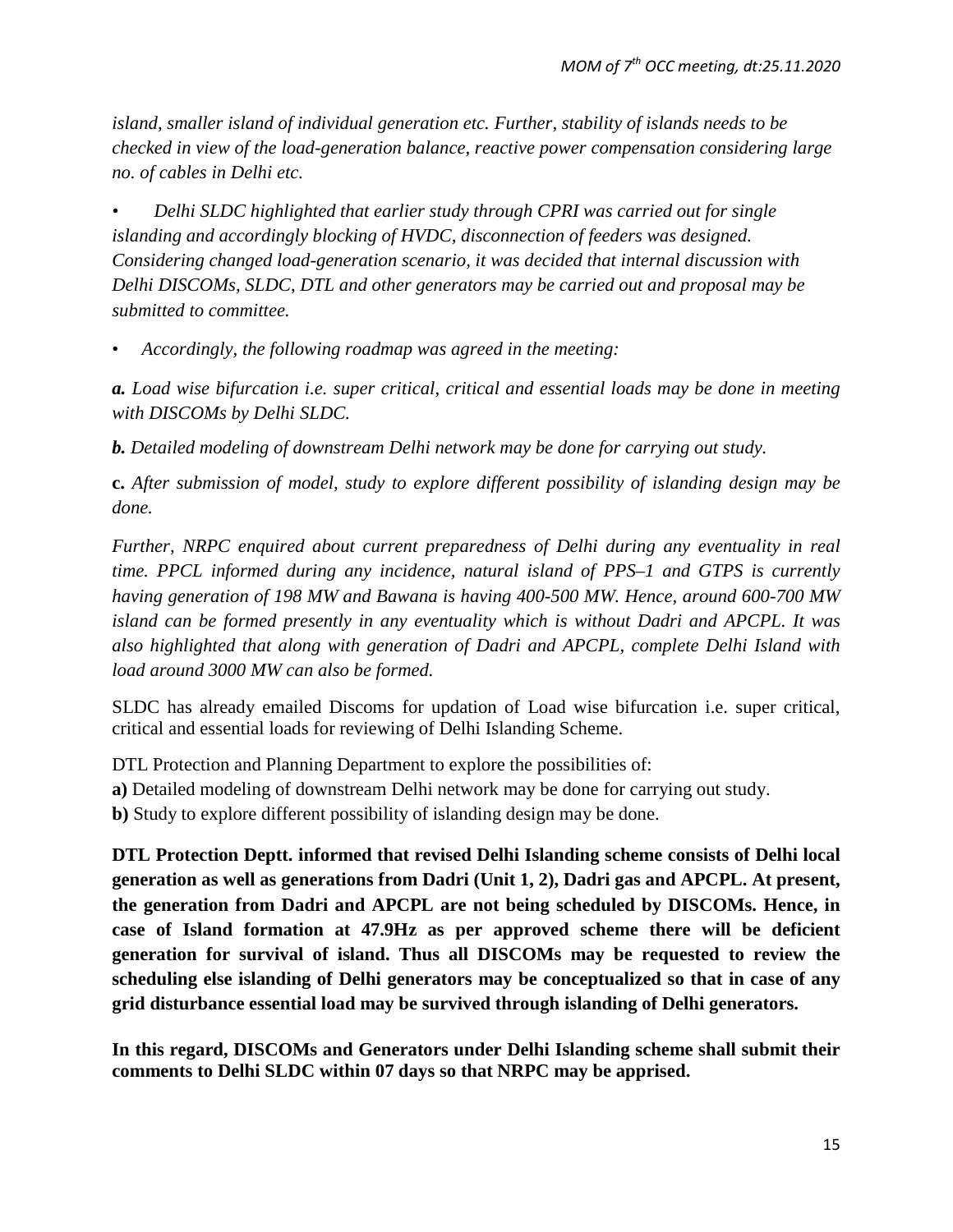**After deliberation, OCC also advised DISCOMs to submit the bifurcated details in the category of Essential, Critical & Supercritical loads as desired in NRPC OCC.**

# **(Action by DISCOMs, SLDC & Generators)**

# **5. Long/Recent Outage/Breakdown of Elements in Delhi power system.**

Members may update the latest status of following Long/Recent Outage/Breakdowns of elements in Delhi Power system as under:

| S.N       | <b>Element's Name</b>                                    | DISCOM/<br><b>DTL</b> | Date and<br>Time of<br>outage | Status of outage as on 19.11.2020                                                                                                                                                                                                                     |
|-----------|----------------------------------------------------------|-----------------------|-------------------------------|-------------------------------------------------------------------------------------------------------------------------------------------------------------------------------------------------------------------------------------------------------|
| $\bullet$ | 33 kV RIDGE VALLEY -<br>KHEBAR LANE CKT.-II              | <b>BRPL</b>           | 01.06.2019                    | 'Y' PH. Single cable faulty. BRPL<br>informed that the agenda related to<br>handover this ckt to MES to be put<br>up before Steering Committee.<br><b>BRPL</b> informed that the issue will<br>be taken up in upcoming steering<br>committee meeting. |
|           | 66 kV NANGLOI W.<br><b>WORKS CKT.- MUNDKA</b><br>400 kV) | <b>BRPL</b>           | 26.08.2020                    | 'B' PH. cable faulty. There are<br>multiple faults in Ckt & BRPL<br>checking for feasibility of cross<br>bonding. Ckt will be energized by<br>the end of Dec-20                                                                                       |
| $\bullet$ | 66kV HASTAL CKT.-I to<br>220kV PPK -II                   | <b>BRPL</b>           | 16.11.2020                    | R-PH. SINGLE CABLE FAUTLY<br><b>Energized on 24.11.2020</b>                                                                                                                                                                                           |
| $\bullet$ | 66kV GTPS -<br>AKSHARDHAM CKT.                           | <b>BYPL</b>           | 15.11.2020                    | 'R' PH. CABLE FAULTY<br><b>Energized on 22.11.2020</b>                                                                                                                                                                                                |
|           | 33kV I/C-I AT<br><b>WAZIRPUR-3</b>                       | <b>TPDDL</b>          | 25.10.2020                    | <b>4 NO'S CABLE FAULTY OUT OF</b><br>09 NO'S CABLE<br>Ckt will be energized by the 15.12.<br>2020.                                                                                                                                                    |
|           | 66kV NARELA-Bhalaswa<br>Ckt-I & II                       | <b>TPDDL</b>          | 10.11.2020                    | <b>Shutdown</b><br>conductor<br>for<br>replacement & Tower erection<br>works. Expected to be energized<br>by 31.01.2021.                                                                                                                              |
| $\bullet$ | <b>66kV GUEST HOUSE CKT-</b><br>220kV PARK STREET -      | <b>NDMC</b>           | 01.11.2020                    | 'B' & Ý'PH. CABLE FAULTY<br>Ckt will be energized by the<br>15.12.2020                                                                                                                                                                                |
|           | 33kV BAY - 4 (IP -<br><b>ELECTRIC LANE)</b>              | <b>NDMC</b>           | 02.11.2020                    | 'R' PH. CABLE FAULTY<br>Ckt will be energized by the<br>15.01.2021                                                                                                                                                                                    |
| $\bullet$ | 220kV SHALIMARBAGH -<br><b>DMRC CKT.-II</b>              | <b>DMRC</b>           | 27.02.2020                    | 'R' PH. CABLE FAULTY<br>Ckt is expected to be energized by<br>the end of Dec-20                                                                                                                                                                       |
| ٠         | 220/66 kV 160 MVA PR.TR.-<br><b>II AT R.K. PURAM</b>     | <b>DTL</b>            | 06.03.2020                    | TX tripped on Buchholz & found<br>faulty. Tx sent to workshop OEM,<br>for repairing works. It has been<br>dispatched $\&$ is on the way. Tx is                                                                                                        |